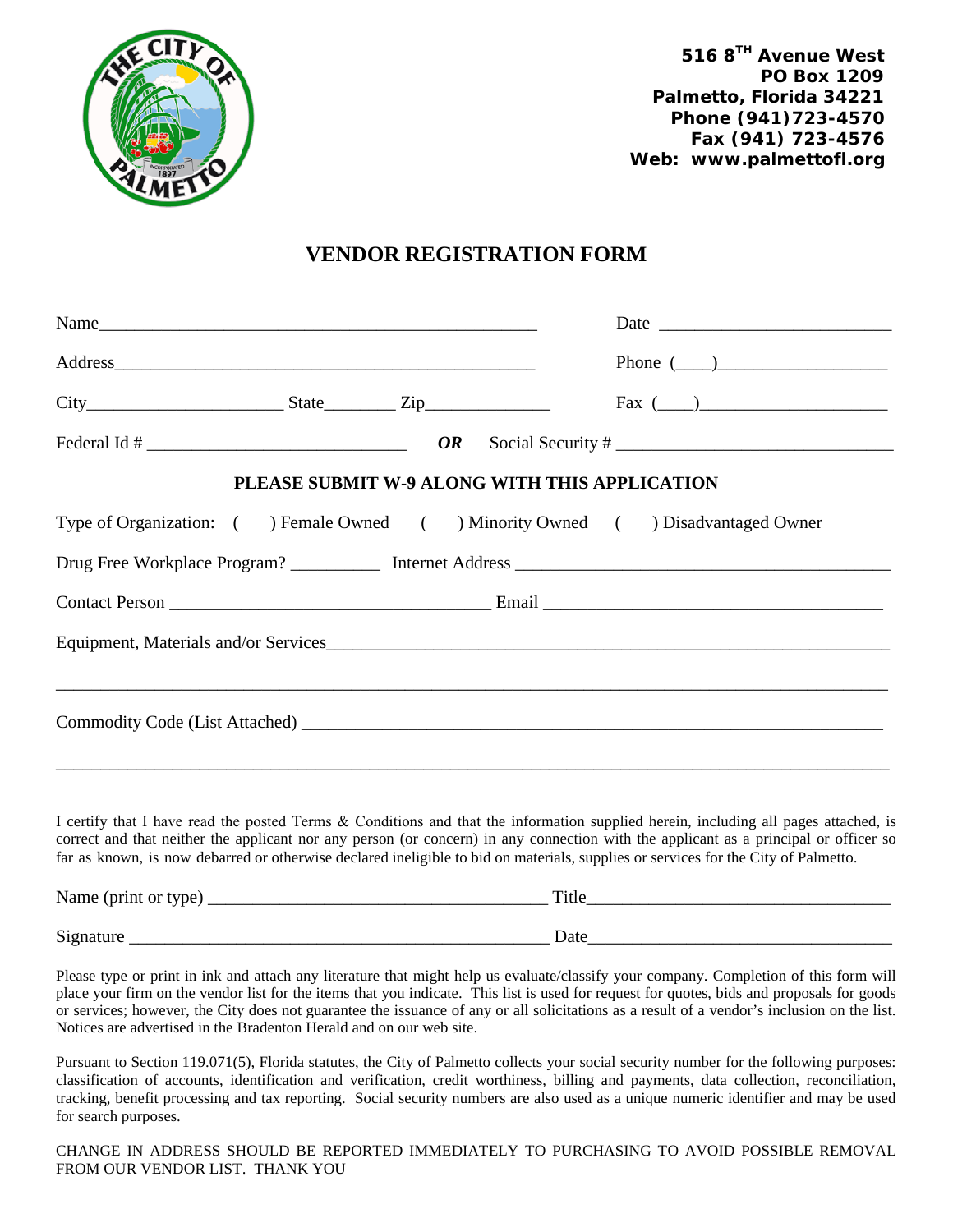Please check all of the following items that you may wish to bid. If your product or service is not formally listed, check the item that most closely approximates your product or service, or check the Other box and write in your proposed product or service. Any additional explanation may be added in the space provided at the end of this form. 

( ) 005 Abrasives ( ) 233 Crafts, Specialized (a) 010 Acoustical Tile, Insulation Materials & Supplies (c) 240 Cutlery, Dishes, Flatware, Glassware, Utensils and Supplies (d) 215 Addressing, Copying, Mimeograph and Duplicating Machine (d) 245 Dairy Equipment and Suppl ) 015 Addressing, Copying, Mimeograph and Duplicating Machine & Supplies, Chemicals, Inks, paper, etc. ( ) 250 Data Processing Cards and Paper ( ) 020 Agricultural Implements and Accessories ( ) 255 Decals and Stamps (a) 022 Agricultural Implements and Accessory Parts (b) 260 Dental Equipment and Supplies (c) 265 Draperies, Curtains and Upholst (a) 025 Air Compressors & Accessories (2015) 265 Draperies, Curtains and Upholstery Material includes Autos (2016) 265 Draperies, Curtains and Upholstery Material includes Autos (2016) 271 Drugs, Pharmaceuticals & Sets (Fo ) 271 Drugs, Pharmaceuticals  $\&$  Sets (For Lg.-Volume Parental and Accessories (Related Items In 740) <br>Administration, Infusion, Irrigation and Tube Feeding)<br>Aircraft and Airport Equipment, Parts and Supplies (280 Electrical Cables and Wires (Not Electronic) ( ) 035 Aircraft and Airport Equipment, Parts and Supplies ( ) 040 Animals, Live: Bees, Dogs, Fish, Livestock, and Poultry ) 285 Electrical Equipment and Supplies (Except Cable and Wire) (a) 045 Appliances & Equipment, Household Type (c) 287 Electrical Components, Replacement part, Accessories and (b) 050 Art Equipment and Supplies (c) 287 Electrical Components, Replacement part, Accessories and Miscellane Miscellaneous Electronic Equip. (not for testing or analyzing) (absolution 1952 Art Objects (b) 295 Elevators, Building Type (b) 295 Elevators, Building Type (b) 355 Automotive Accessories for Automobiles, Buses, Trucks, etc. (c) 300 Embossing and Engraving (Casaryline Accessories for Automobiles, Buses, Trucks, etc. (Casaryline of Embossing and Engraving<br>
(Casaryline Suttemant, Drawing Instruments (Casaryline Farts (Casaryline Surveying Equipment, Drawing Instruments (Casary (a) 060 Automotive Maintenance Items and Repair/Replacement Parts (b) 305 Engineering Surveying Equipment (b) 310 Envelopes, Plain and Printed (c) 310 Envelopes, Plain and Printed ) 065 Automotive Bodies Accessories and Parts ( ) 310 Automotive Vehicles and Related Transportation Equipment ( ) 315 Epoxy-based Formulas for Adhesives, Coatings & Related Agents ( ) 318 Fare Collection Equipment and Supplies ( ) 075 Automotive Shop Equipment and Supplies ( ) 318 Fare Collection Equipment and Supplies ( ) 318 Fare Collection Equipment and Supplies ( ) 318 Fare Collection Equipment and Supplies ( ) 318 Fare Collection Equipment ) 320 Fastening, Packaging, Strapping, Tying, Equip. & Supplies (a) 085 Bags, Bagging, Ties, and Erosion Control Equipment (b) 330 Fencing (c) 330 Fencing (b) 836 Fertilizers and Soil Conditioners (a) 090 Bakery Equipment, Commercial (c) 335 Fertilizers and Soil Conditioners<br>
(b) 335 Fertilizers and Soil Conditioners (c) 340 Fire Protection Equipment And Supplies (c) 340 Fire Protection Equipment And Supplies ( ) 095 Barber and Beauty Shop Equipment and Supplies ( ) 340 Fire Protection Equipment And Supplies ) 345 First Aid & Safety Equip/Supplies (except nuclear & welding) ( ) 105 Bearings (except wheel bearings and seals-See Class 060) ( ) 350 Flags, Flag Poles, Banners and Accessories ( ) 110 Belts/Belting, Conveyor, Elevator, Power Transmission & V-Belts ( ) 360 Floor Covering, Installati ) 110 Belts/Belting, Conveyor, Elevator, Power Transmission & V-Belts (a) 115 Biochemical, Research (b) 365 Floor Maintenance Machines, Parts and Accessories<br>(b) 370 Food Processing and Canning Equipment and Supplies<br>(c) 370 Food Processing and Canning Equipment and Supplies ) 370 Food Processing and Canning Equipment and Supplies (125 Bookbinding Supplies (25 Books: Baker Products (Fresh)<br>
135 Bricks/Clay Products, Refractory Materials, & Stone Products (25 Boods: Dairy Products (Fresh) ) 135 Bricks/Clay Products, Refractory Materials, & Stone Products ( ) 140 Broom, Brush and Mop Manufacturing Machinery and Supplies ( ) 385 Foods: Freeze-dried, Frozen, and Prepared Ready-To-Eat ( ) 145 Brushes (Not Otherwise Classified) ( ) 390 Foods: Perishable ( ) 150 Builders Supplies ( ) 393 Foods: Staple Grocery and Grocer's Miscellaneous Items ) 395 Forms, Continuous Paper, Form Labels, Snap-Out Forms ( ) 160 Butcher Shop and Meat Processing Equipment ( ) 405 Fuel Oil, Grease and Lubricants ( ) 165 Cafeteria and Kitchen Equipment, Commercial ( ) 410 Furniture: Health Care and Hospital Facility (a) 175 Chemical Laboratory Equipment and Supplies (c) 415 Furniture: Laboratory (180 Chemical Raw Materials (In Large Quantities Primarily for (1942) Furniture: Cafeteria, C ) 420 Furniture: Cafeteria, Chapel, Dormitory, Household, Library, Manufacturing Janitorial and Laundry Products) ( ) 425 Furniture: Office (a) 190 Chemicals and Solvents, Commercial (BULK) (b) 430 Gases, Containers, Equipment: Laboratory, Medical & Welding<br>
(b) 435 Germicides, Cleaners, and Related Sanitation Products for<br>
(c) 435 Germicides, Cleaners, and Re ) 192 Cleaning Compositions, Detergents, Solvents, Prepackaged ( ) 193 Clinical Laboratory Reagents and Tests (Blood Grouping, Fealth Care Personnel Diagnostic, Drug Monitoring, etc.) () 440 Glass and Glazing Supplies<br>Clocks, Timers, Watches, & Watchmakers' Tools and Equipment () 445 Hand Tools (Powered & Non-Powered), Accessories & Supplies (a) 195 Clocks, Timers, Watches, & Watchmakers' Tools and Equipment (c) 445 Hand Tools (Powered & Non (c) 200 Clothing, Apparel, Uniforms, and Accessories (c) 450 Hardware and Related Items ) 200 Clothing, Apparel, Uniforms, and Accessories ( ) 205 Computers and Information Processing Systems, Hardware, ( ) 460 Hose, Accessories/Supplies: Industrial, Commercial & Garden Software, Peripherals, Accessories, and Related Materials ( ) 465 Hospital and Surgical Equipment, Instruments and Supplies ( ) 210 Concrete & Metal Culverts, Pilings, Septic Tanks, Acc. & Supplies ( ) 470 Hospital Equipment and Supplies: Mobility Impaired & Restraint ( ) 220 Access. Controlling, Indicating, Measuring, Monitoring, & Recording ) 475 Hospital, Surgical, & Related Medical Accessories & Sundry items ( ) 232 Crafts, General ( ) 485 Janitorial Supplies, General Line ( ) 490 Lab Equip. & Acc. (For General Analytical / Research Use): ( ) 810 Spraying Equipment (Except Household, Nursery Plant, & Paint) Nuclear, Optical and Physical. ( ) 815 Steam and Hot Water Fittings, Accessories and Supplies ) 493 Laboratory Equip & Accessories: Biochemistry, Chemistry, ( Steam & Hot Water Boilers, Steam Heating, & Power Plant ) 820 Equipment ( ) Environmental Science, etc. ( ) 825 Stockman Equipment and Supplies ( ) 495 Laboratory & Field Equipment & Supplies: Biology, Botany, ( ) 830 Tanks (Metal, Wood and Synthetics): Mobile, Portable, Geology, Microbiology, Zoology, etc. Stationary and Underground Types  $($   $)$  500 Laundry & Dry Cleaning Equip, Parts & Supplies-Commercial ( Tape (Not Data Processing, Measuring, Optical, Sewing, Sound or  $832$  Video) ( ) 505 Laundry & Dry Cleaning Compounds and Supplies ( ) 840 Television Equipment and Accessories (1905) 510 Laundry Textiles and Supplies (1981) 515 Lawn Maint. Equip, Acc. & Parts(Non-Agricultural Applications) (1985) 7 Textiles, Fibers, Linens, and Piece Goods Testing Apparatus & Instruments (Not Electrical/Electronic ) 845 Measurements) ) 515 Lawn Maint. Equip, Acc. & Parts(Non-Agricultural Applications) ( ( $\frac{1}{520}$  Leather & Related Equip, Products, Accessories and Supplies ( $\frac{1}{525}$  Theatrical Equipment and Supplies ( $\frac{1}{525}$  Library and Archival Equipment, Machines and Supplies ( $\frac{1}{525}$  Coupon Books, Sales Bo ) 860 Tickets, Coupon Books, Sales Books, Strip Books, etc. (1953) 1930 Luggage, Brief Cases, Purses and Related Items (1963 Tires and Tubes (1964 Train Controls, Electronics ) 540 Lumber and Related Products (1945) Machinery and Hardware, Industrial (1986) 1865 Twine<br>
(1950) Markers, Plaques, Signs and Traffic Control Devices (1970) Venetian Blinds, Awnings and Shades ( ) 550 Markers, Plaques, Signs and Traffic Control Devices ( ) 555 Marking and Stenciling Devices ) 875 Veterinary Equipment and Supplies

) 557 Mass Transportation- Transit Bus Accessories and Parts

- Visual Education Equip/Supplies (Except Projection Lamps, See Class 285)
- (1955) 956 Mass Transportation- Transit Bus<br>
(2980 Class 285) 557 Mass Transportation- Transit Bus Accessories and Parts (1988) 957 Mass Transportation- Transit Bus Accessories and Parts (1988) 9685 Water and Waste Water T
- ( ) 558 Mass Transportation- Rail Vehicles and Systems ( ) 890 Water Supply and Sewage Treatment Equipment (Not For Air